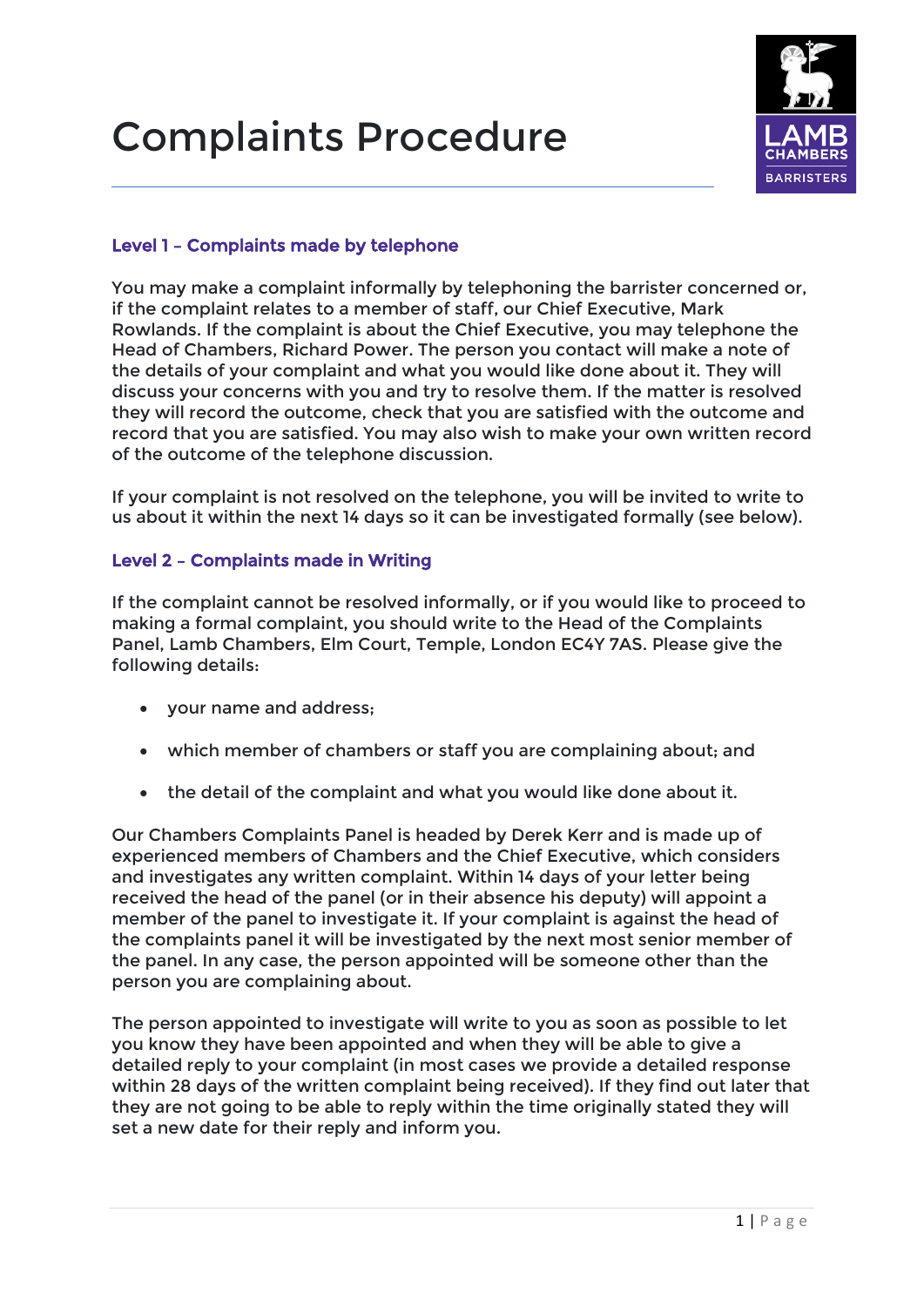#### Their reply will set out:

- The nature and scope of their investigation;
- Their conclusion on each complaint and the basis for their conclusion; and
- If they find that you are justified in your complaint, their proposals for resolving the complaint.

# **Confidentiality**

All conversations and documents relating to the complaint will be treated as confidential and will be disclosed only to the extent that is necessary. Disclosure will be to the head of chambers, the management board and to anyone involved in the complaint and its investigation. Such people will include the barrister or member of staff who you have complained about, the members of the panel and the person who investigates the complaint.

# Ongoing Improvement

We make a written record of any complaint. Our management board inspect the record regularly with a view to improving services.

# Complaints to the Legal Ombudsman

We hope that you will use our procedure. However, if you would rather not do so or if you are not content with the outcome of the investigation we have undertaken, you may take up your complaint with the Legal Ombudsman. They are completely independent of the legal profession.

Ordinarily, you can ask us the Legal Ombudsman to look at your complaint if it meets ALL three of the steps below:

- 1. The problem or when you found out about it, happened after 5 October 2010;
- 2. You are referring your complaint to the Legal Ombudsman within either of the following: six years of the problem happening or three years from when you found out about it; and
- 3. You refer your complaint to the Legal Ombudsman within six months of Lamb Chambers' final response to the complaint.